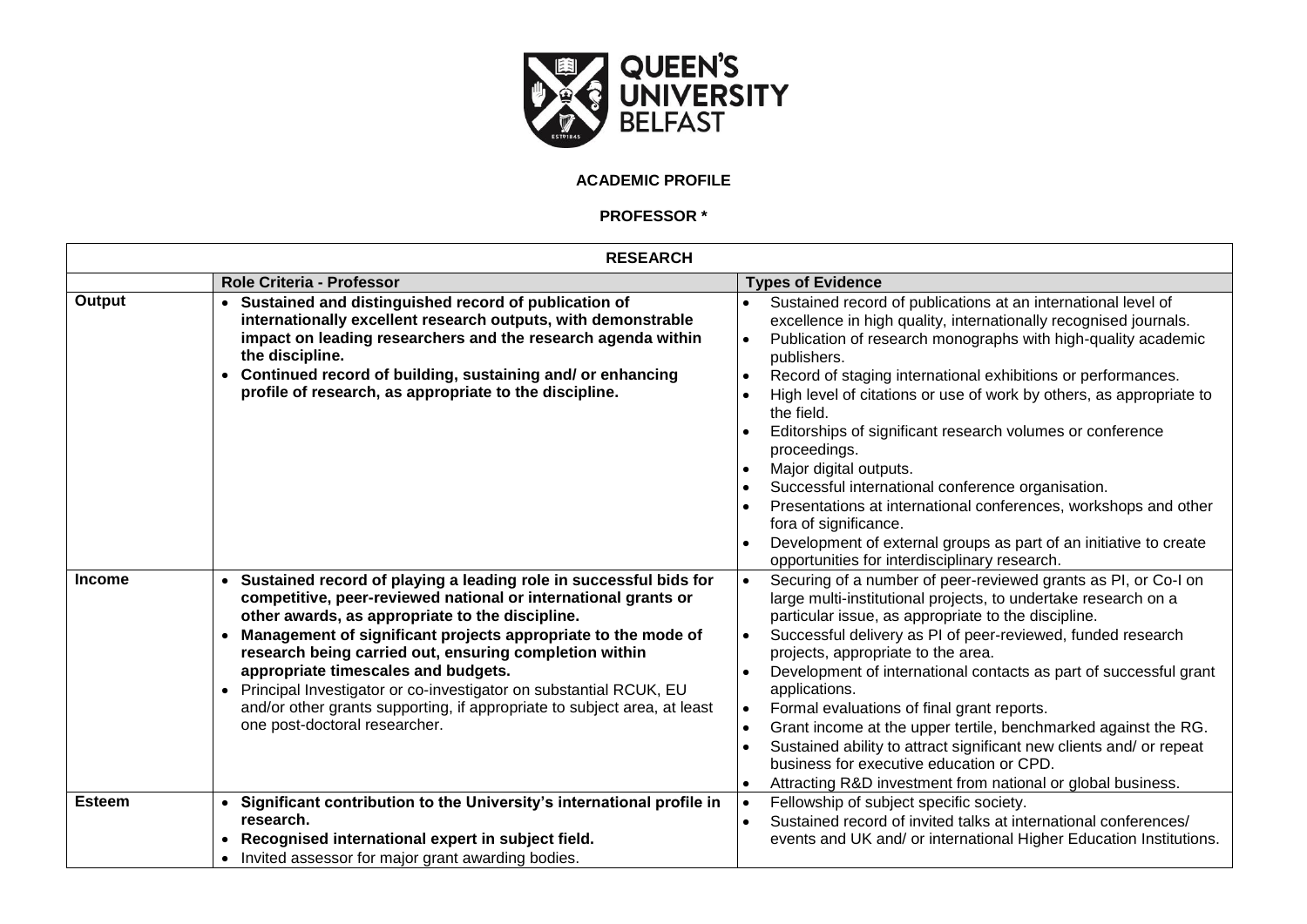|                                      |                                                                                                                                                                                                                                                                                                                                                                                                                                                                                                                                                                                                                                                               | A track record of invited keynote or plenary lectures at<br>conferences of national and international significance.<br>Invited reviews of topical area of research in high impact outlets.<br>Membership of editorial boards of leading journals or book series<br>in the field.                                                                                                                                                                                                       |
|--------------------------------------|---------------------------------------------------------------------------------------------------------------------------------------------------------------------------------------------------------------------------------------------------------------------------------------------------------------------------------------------------------------------------------------------------------------------------------------------------------------------------------------------------------------------------------------------------------------------------------------------------------------------------------------------------------------|----------------------------------------------------------------------------------------------------------------------------------------------------------------------------------------------------------------------------------------------------------------------------------------------------------------------------------------------------------------------------------------------------------------------------------------------------------------------------------------|
|                                      |                                                                                                                                                                                                                                                                                                                                                                                                                                                                                                                                                                                                                                                               | Involvement with national discipline and professional bodies.<br>Record as External Examiner at PGR level.                                                                                                                                                                                                                                                                                                                                                                             |
|                                      |                                                                                                                                                                                                                                                                                                                                                                                                                                                                                                                                                                                                                                                               | Reviewer for national and international research bodies.<br>$\bullet$<br>Member of national and international research or review bodies.                                                                                                                                                                                                                                                                                                                                               |
| Impact                               | • Contribution to national and international collaborations with<br>individuals or research groups.<br>• Record of academic impact as defined by REF.<br>• Provision of high-level expertise to external research bodies, delivering<br>demonstrable and attributable impact in terms of user benefits and<br>outcomes.                                                                                                                                                                                                                                                                                                                                       | Establishment and leadership of joint projects to develop<br>international guidelines on research into a particular field to<br>improve partnership working.<br>Contribution to the development of novel approaches to research<br>methodologies, equipment, techniques or technologies.<br>Initiation of new lines of research.<br>Chair of the Executive Committee of a particular Society and<br>leading the development of a more strategic approach in this field<br>of research. |
| <b>Supervision</b>                   | Successful, sustained PhD supervision as primary supervisor.<br>$\bullet$<br>• Successful supervision of PDRAs.                                                                                                                                                                                                                                                                                                                                                                                                                                                                                                                                               | Evidence of having sustained, successful research supervision as<br>primary supervisor, normally at PhD level.<br>Evidence of the provision of high quality student support through<br>distinctions/ awards earned by students for work supervised by<br>you.<br>Record of effective supervision and mentoring of research or<br>other staff.                                                                                                                                          |
|                                      | <b>EDUCATION</b>                                                                                                                                                                                                                                                                                                                                                                                                                                                                                                                                                                                                                                              |                                                                                                                                                                                                                                                                                                                                                                                                                                                                                        |
|                                      | Role Criteria - Professor                                                                                                                                                                                                                                                                                                                                                                                                                                                                                                                                                                                                                                     | <b>Types of Evidence</b>                                                                                                                                                                                                                                                                                                                                                                                                                                                               |
| <b>Quality of</b><br><b>Delivery</b> | Excellent standard of teaching performance at undergraduate<br>and/or postgraduate levels (which might include CPD provision)<br>as judged by evaluation methods including student feedback and<br>peer-review, at a load in accordance with the School Workload<br>Model.<br>• Responsiveness to issues raised in/for the School e.g. through<br>NSS, FYSE, SYSE, PTES; meeting School targets for assessment<br>and feedback; student recruitment and retention, employability;<br>reflection on teaching activity.<br>• Effective delivery of his/her own teaching, and participation in the<br>assessment and quality assurance of programmes, modules or | Higher Education Academy Membership/ PGCHET (or equivalent).<br>Evidence of continuing professional development.<br>$\bullet$<br>Delivery of effective teaching as evidenced by positive feedback<br>received from students, colleagues and external examiners.<br>Successful grant applications to support teaching innovation.<br>Production of a student textbook.<br>$\bullet$<br>$\bullet$<br>Teaching awards.                                                                    |
|                                      | equivalent components of the taught portfolio.                                                                                                                                                                                                                                                                                                                                                                                                                                                                                                                                                                                                                |                                                                                                                                                                                                                                                                                                                                                                                                                                                                                        |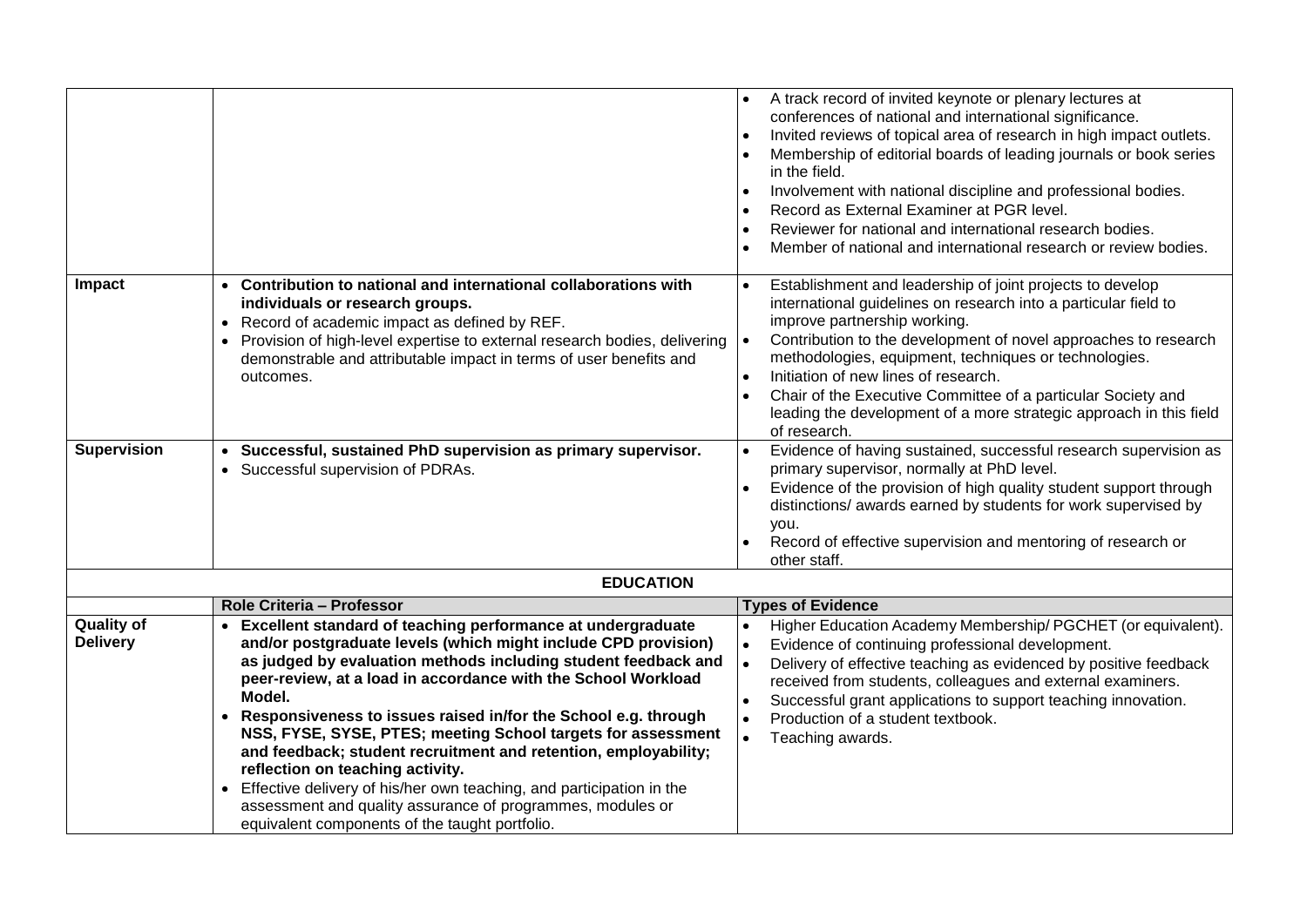| Student<br><b>Engagement</b>        | • Responsibility for enhancing the quality of learning opportunities<br>within the School/ Institute, aligning student learning needs with<br>learning opportunities to enhance the quality of the student<br>experience.<br>• Provision of support and guidance to students, taking into<br>account individual circumstances, working to resolve issues and<br>recognising when and how to involve specialist parties.<br>• Responsibility for reviewing his/ her own teaching activities, to<br>ensure that learning outcomes are effectively achieved, taking<br>account of feedback received.                                                                                                                                                                                                                                                                                  | Evidence of effective engagement with students leading to an<br>enhanced student experience.<br>Evidence of responding to student, peer or external examiner<br>feedback.<br>Evidence of reflection on teaching activity.<br>Chair of working groups and committees involving student<br>$\bullet$<br>representatives whose remit is to improve the student experience.<br>Responsibility for dealing with issues involving individual<br>students.                                                                                                                                                                                                                                                                                                                                                                                                                                                                                                                                                                                                                                                                                        |
|-------------------------------------|------------------------------------------------------------------------------------------------------------------------------------------------------------------------------------------------------------------------------------------------------------------------------------------------------------------------------------------------------------------------------------------------------------------------------------------------------------------------------------------------------------------------------------------------------------------------------------------------------------------------------------------------------------------------------------------------------------------------------------------------------------------------------------------------------------------------------------------------------------------------------------|--------------------------------------------------------------------------------------------------------------------------------------------------------------------------------------------------------------------------------------------------------------------------------------------------------------------------------------------------------------------------------------------------------------------------------------------------------------------------------------------------------------------------------------------------------------------------------------------------------------------------------------------------------------------------------------------------------------------------------------------------------------------------------------------------------------------------------------------------------------------------------------------------------------------------------------------------------------------------------------------------------------------------------------------------------------------------------------------------------------------------------------------|
| <b>Course</b><br><b>Development</b> | • Sustained contributions to School policy and practice in<br>teaching, with a leading role in developing the direction of<br>teaching and learning within the discipline or subject area within<br>the institution.<br>• Development of new approaches to lead innovation in the<br>development or modernisation of the subject curriculum,<br>assessment, use of technology and pedagogy within the School.<br>• Demonstrated successful and effective teaching performance, taking<br>account of an appropriate range of teaching methods and assessment,<br>developing new approaches as appropriate, teaching at different levels<br>and identifying opportunities for integrating research into teaching.<br>• Engagement in the review, development and planning of modules and/<br>or programmes, taking account of experience and feedback.<br><b>ACADEMIC LEADERSHIP</b> | Successful and sustained record of innovative application to<br>$\bullet$<br>teaching and learning practice of latest research and scholarship,<br>both in the substantive area of the discipline being taught and in<br>pedagogy/ scholarly activity with evidence of its impact on the<br>student experience.<br>Update of modules in light of new findings or developments<br>within the discipline and having discussion topics around new<br>research.<br>Development of successful new programmes.<br>$\bullet$<br>Evidence of use of innovative methodologies or technologies in<br>$\bullet$<br>teaching.<br>Contribution to the development of pedagogical approaches and<br>$\bullet$<br>assessment practice, proposing changes to enhance the student<br>learning experience.<br>Contribution of specialist components to a research methods<br>$\bullet$<br>module at PG level or other research-led component.<br>Record as external Examiner at UG and/or PGT level.<br>$\bullet$<br>Development of international placement, internship, student<br>$\bullet$<br>exchanges or educational opportunities for student cohorts. |
|                                     | Role Criteria - Professor                                                                                                                                                                                                                                                                                                                                                                                                                                                                                                                                                                                                                                                                                                                                                                                                                                                          |                                                                                                                                                                                                                                                                                                                                                                                                                                                                                                                                                                                                                                                                                                                                                                                                                                                                                                                                                                                                                                                                                                                                            |
|                                     |                                                                                                                                                                                                                                                                                                                                                                                                                                                                                                                                                                                                                                                                                                                                                                                                                                                                                    | <b>Types of Evidence</b>                                                                                                                                                                                                                                                                                                                                                                                                                                                                                                                                                                                                                                                                                                                                                                                                                                                                                                                                                                                                                                                                                                                   |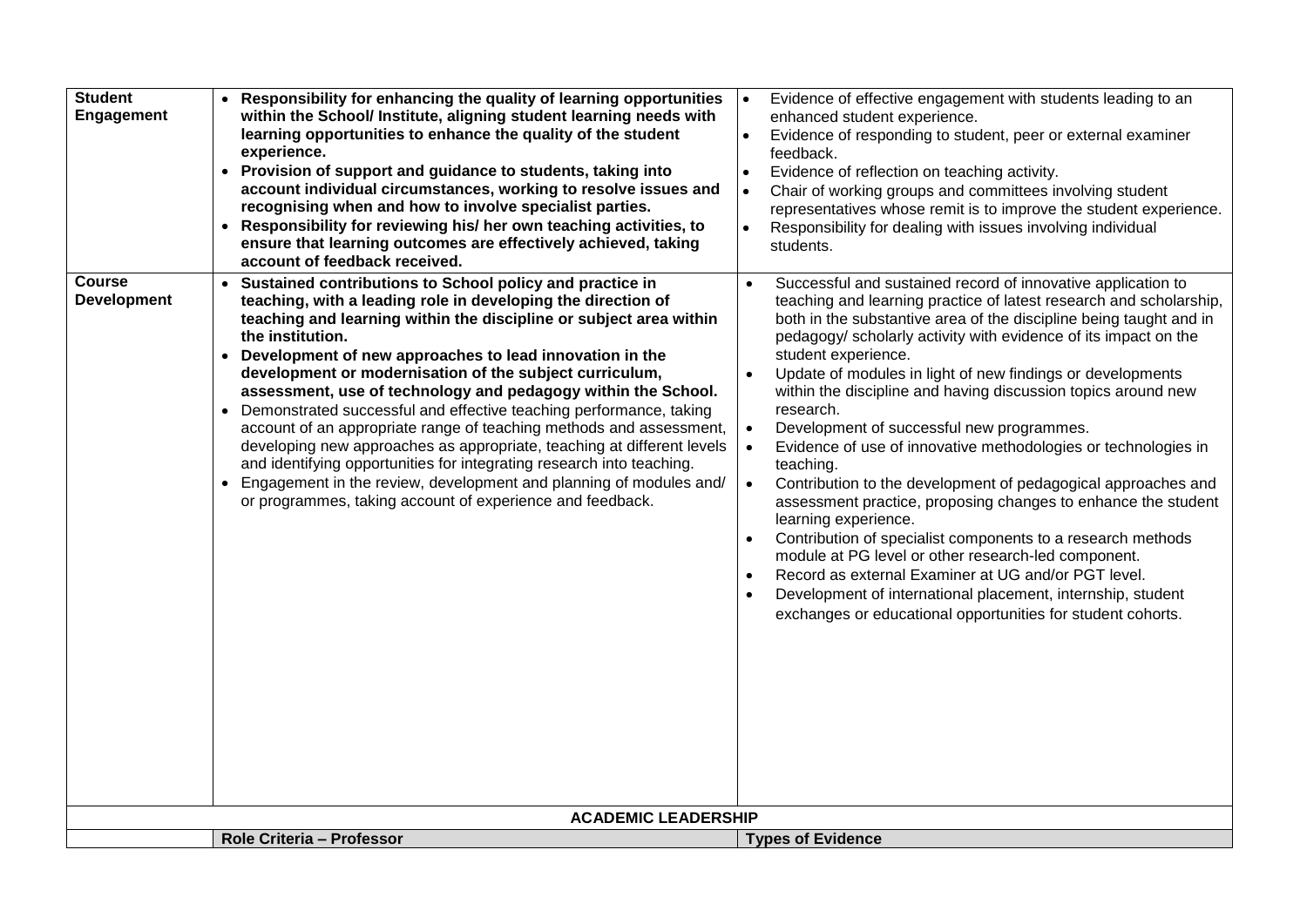| Leadership<br>(School)                 | • Sustained research/ teaching leadership at international level<br>both within the institution and in the wider research community.<br>Significant contribution to the University's international profile<br>$\bullet$<br>through development of partnerships in research and/ or<br>education.<br>Contribution to School administration and management through<br>leadership of team or area of responsibility.<br>Development and mentoring of less experienced members of staff,<br>$\bullet$<br>identifying development needs, agreeing plans to meet these and<br>managing and supporting staff in line with University policies.  | Evidence of successful period as Director of Education or<br>Research.<br>Leadership of the review and implementation of a substantial<br>$\bullet$<br>initiative at School or University level to develop the quality of<br>education, ensuring objectives are met.<br>Chair of significant School committees, e.g. SSCC, School<br>Education Committee, Research, etc.<br>Responsibility for a particular undergraduate or postgraduate<br>$\bullet$<br>programme.<br>Substantial role in administration of education, such as Module,<br>$\bullet$<br>Year, or Programme Convenor, Advisor of Studies, Examination<br>Officer.<br>Lead coordinator in professional accreditation, EEP.<br>$\bullet$<br>Leadership role in student recruitment, nationally and<br>internationally.<br>Management responsibilities for a significant group of staff.<br>$\bullet$<br>Establishment of research teams and groups to carry out<br>research into a particular issue within the discipline.<br>Record of effective supervision and mentoring of research or<br>other staff or postgraduate students, managing and supporting<br>them in line with University policies and procedures and good<br>practice.<br>Involvement in the mediation of disputes between staff.<br>$\bullet$<br>Mentoring of an individual staff member or group of staff. |
|----------------------------------------|------------------------------------------------------------------------------------------------------------------------------------------------------------------------------------------------------------------------------------------------------------------------------------------------------------------------------------------------------------------------------------------------------------------------------------------------------------------------------------------------------------------------------------------------------------------------------------------------------------------------------------------|-----------------------------------------------------------------------------------------------------------------------------------------------------------------------------------------------------------------------------------------------------------------------------------------------------------------------------------------------------------------------------------------------------------------------------------------------------------------------------------------------------------------------------------------------------------------------------------------------------------------------------------------------------------------------------------------------------------------------------------------------------------------------------------------------------------------------------------------------------------------------------------------------------------------------------------------------------------------------------------------------------------------------------------------------------------------------------------------------------------------------------------------------------------------------------------------------------------------------------------------------------------------------------------------------------------------------------------------------|
| Leadership<br>(Faculty/<br>University) | Leadership role in the management and support of strategic<br>$\bullet$<br>initiatives at subject, School/ Research Institute, Faculty and/ or<br><b>University levels.</b><br>Record of input into the overall strategic direction of the University and/<br>$\bullet$<br>or own academic discipline, taking a leading role in the management of<br>major areas of activity.                                                                                                                                                                                                                                                            | Chair of Faculty or University Committees or working groups.<br>$\bullet$<br>Significant contribution to the development of policy at Faculty,<br>$\bullet$<br>Research Institute or University level.<br>Expert work within the University, e.g. on committees and working<br>groups.<br>Leadership role in the review, development and implementation of<br>the education strategy, policy and practices of the Faculty or                                                                                                                                                                                                                                                                                                                                                                                                                                                                                                                                                                                                                                                                                                                                                                                                                                                                                                                  |
| Leadership<br>(External)               | Leading role in the relevant wider academic or professional<br>$\bullet$<br>community with demonstrable impact on the strategic direction<br>of future research, or on matters of strategic importance in an<br>educational and professional context for a subject.<br>Evidence of agenda setting in research or education through e.g.<br>$\bullet$<br>participation/advisory roles in professional or government bodies.<br>Continued track record of promoting activities externally,<br>$\bullet$<br>demonstrating influence of key parties and achieving tangible benefits<br>for the profession and/ or the University as a whole. | University.<br>Award of prizes or recognition by peer-group bodies.<br>Sustained track record of invited and keynote presentations.<br>High-level membership of appropriate professional bodies or<br>$\bullet$<br>equivalent.<br>Chair of national/ international funding committees; chair of<br>national/ international policy committees; membership of<br>international discipline committees.<br>Membership of appointment, assessment or advisory committees<br>at other HEIs.<br>Record as external Examiner at UG and/or PGT level.                                                                                                                                                                                                                                                                                                                                                                                                                                                                                                                                                                                                                                                                                                                                                                                                  |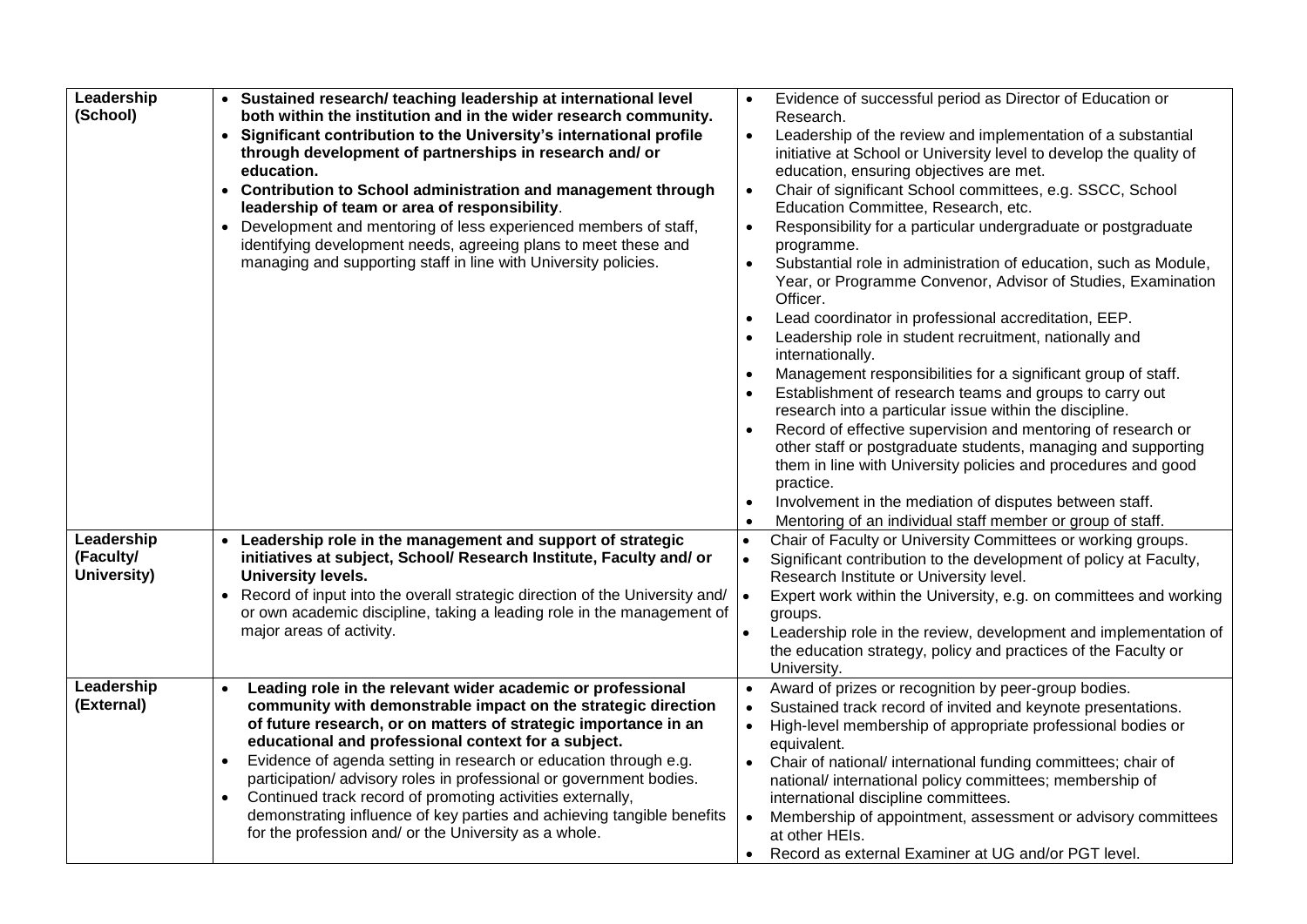|                                          |                                                                                                                                                                                                                                                                                                                                                                                                                                                                                                                                                                                                                                                                                                                                       | Active membership of an editorial board of a respected journal or<br>leading book series.<br>Active membership of a committee of a national subject group.<br>Chair of a REF panel or subpanel.<br>Membership of a government committee or enquiry, providing<br>advice on the future of the discipline, its funding or application.<br>Provision of advice to government or policymaking bodies.<br>Authorship of (or being a member of the body which created) an<br>official report in the subject area.<br>Highly visible role in a public enquiry.<br>Public visibility through articles in national newspapers,<br>appearances (either as a speaker or interviewee) on radio and<br>television in a role directly relevant to the discipline and/ or<br>University.<br>Development of external groups as part of an initiative to create<br>opportunities for interdisciplinary research.<br>Scarce technical/ subject expertise.                                                                                                                                                                 |
|------------------------------------------|---------------------------------------------------------------------------------------------------------------------------------------------------------------------------------------------------------------------------------------------------------------------------------------------------------------------------------------------------------------------------------------------------------------------------------------------------------------------------------------------------------------------------------------------------------------------------------------------------------------------------------------------------------------------------------------------------------------------------------------|---------------------------------------------------------------------------------------------------------------------------------------------------------------------------------------------------------------------------------------------------------------------------------------------------------------------------------------------------------------------------------------------------------------------------------------------------------------------------------------------------------------------------------------------------------------------------------------------------------------------------------------------------------------------------------------------------------------------------------------------------------------------------------------------------------------------------------------------------------------------------------------------------------------------------------------------------------------------------------------------------------------------------------------------------------------------------------------------------------|
|                                          | SOCIETAL AND ECONOMIC IMPACT                                                                                                                                                                                                                                                                                                                                                                                                                                                                                                                                                                                                                                                                                                          |                                                                                                                                                                                                                                                                                                                                                                                                                                                                                                                                                                                                                                                                                                                                                                                                                                                                                                                                                                                                                                                                                                         |
| Knowledge                                | Role Criteria - Professor<br>Sustained record of success in knowledge creation and transfer                                                                                                                                                                                                                                                                                                                                                                                                                                                                                                                                                                                                                                           | <b>Types of Evidence</b><br>Role in the review, development and implementation of the                                                                                                                                                                                                                                                                                                                                                                                                                                                                                                                                                                                                                                                                                                                                                                                                                                                                                                                                                                                                                   |
| <b>Transfer and</b><br><b>Enterprise</b> | to improve the performance of business, commerce and/ or<br>industry, broadly defined to include the third sector, as illustrated<br>by contract, license and/ or consultancy income, or application of<br>knowledge to improve public sector performance or quality of life<br>by informing public policy and government or by significantly<br>influencing the cultural and heritage sector.<br>Identification of new opportunities for KT activity, establishing,<br>managing and leading influential and sustained networks, partnerships<br>or programmes, and gaining funding where appropriate.<br>Building of capacity in public, private or third sector organisations, and/<br>or contributing to evidence-informed policy. | learning and teaching or research or KT strategy, culture, policy<br>and practices of the School, Institute, Faculty or University by<br>providing specialist advice and input into decisions and planning<br>affecting the future direction of that particular activity/ area.<br>Acting as broker between the University and external companies<br>to identify and develop specific KT projects.<br>Production of a high quality research impact case study, or<br>currently developing a research impact case study of significant<br>potential or development of potentially strong pathways to impact<br>plan.<br>Record of commercialisation of knowledge.<br>Awards for innovation or impact.<br>Development of a new technique that has been adopted by an<br>external organisation/company.<br>Provision of advice to boards of commercial organisations on the<br>future development of a particular product.<br>Development of new programmes in response to engagement<br>with business organisations or other external partners.<br>Contribution to regeneration and economic development. |